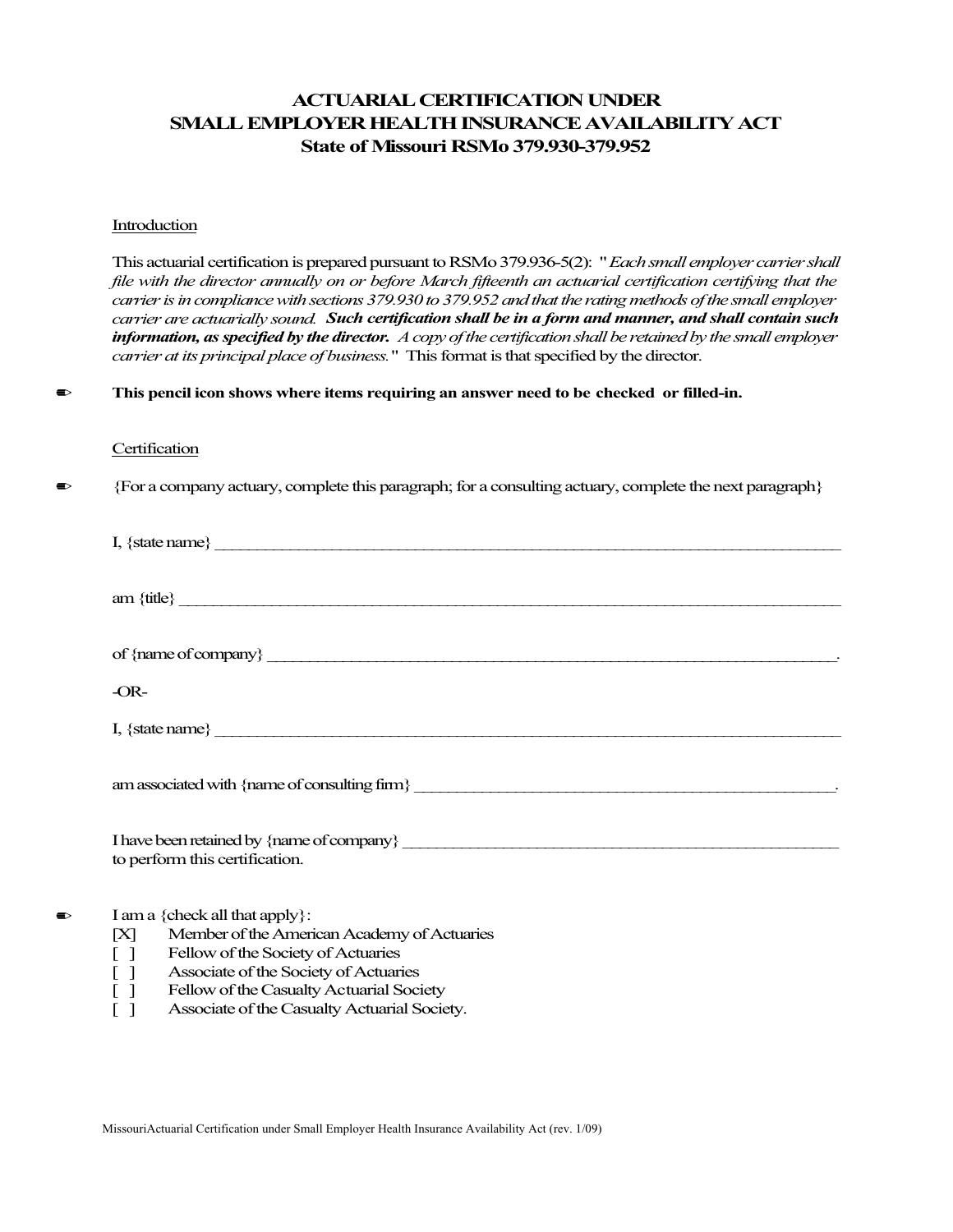I meet the qualification requirements for rendering this certification. I am familiar with Missouri Statute RSMo 379.930 - 379.952: Small Employer Health Insurance Availability Act. I am familiar with the operations of the company with respect to this Statute. This certification is prepared based on the current Actuarial Standards of Practice as promulgated by the Actuarial Standards Board, including Actuarial Standard of Practice Number 26: Compliance with Statutory and Regulatory Requirements for the Actuarial Certification of Small Employer Health Benefit Plans.

 $\bullet$  This certification covers the calendar year ending {fill in} December 31, \_\_\_\_\_\_\_\_\_. (For the year of 1993, it covers the time period starting with July 1, the effective date of this Statute.)

I hereby certify that the information contained in this certification is accurate to the best of my knowledge and ability. In preparing this certification, I have relied on information provided to me by other company employees. I have made review of that information. I have kept written records of whom reliance is made upon and to what extent.

| - - -<br>$\overline{\phantom{0}}$<br>Date:<br>NPIK<br>$\overline{\phantom{a}}$<br>. . |  |
|---------------------------------------------------------------------------------------|--|
|---------------------------------------------------------------------------------------|--|

## Findings

- 1 Rating Issues:
- ✏ The carrier issues **\_\_\_\_\_\_** class(es) of business. Attached is a completed Exhibit I for all classes in total, and, if more than one class is issued, an Exhibit IA for each class of business. [RSMo 379.934.1]
	- a. The index rate for any class of business
- ✏ **[ ] de-facto does not (since only one class of business is offered)**
	- **[ ] does not**
	- **[ ] does, subject to the transitional rules**
	- **[ ] does, outside the transitional rules**

exceed the index rate for any other class by more than 20%. That is, the highest index rate cannot be more than 1.20:1.00 that of the lowest index rate. [RSMo 379.936.1(1)]

- b. Within a class of business (including the one class of business, if only one class is offered), premiumrates for employers with similar case characteristics
- ✏ **[ ] does not**
	- **[ ] does, subject to the transitional rules**
	- **[ ] does, outside the transitional rules**

vary by more than  $\pm$ /-35% of the index rate. This is a range of 135% to 65% of the index rate, or a range of  $2.08:1.00$  on the <u>base</u> premium rate. [RSMo 379.936.1(2)]

- c. The rate increase for any group renewing
- ✏ **[ ] does not**
	- **[ ] does**

exceed the sum of the following [RSMo 379.936.1(3) & 379.936.1(7)]:

i. The percentage change in new business rates (if the health benefit plan is no longer enrolling new small employers, the base premium rate);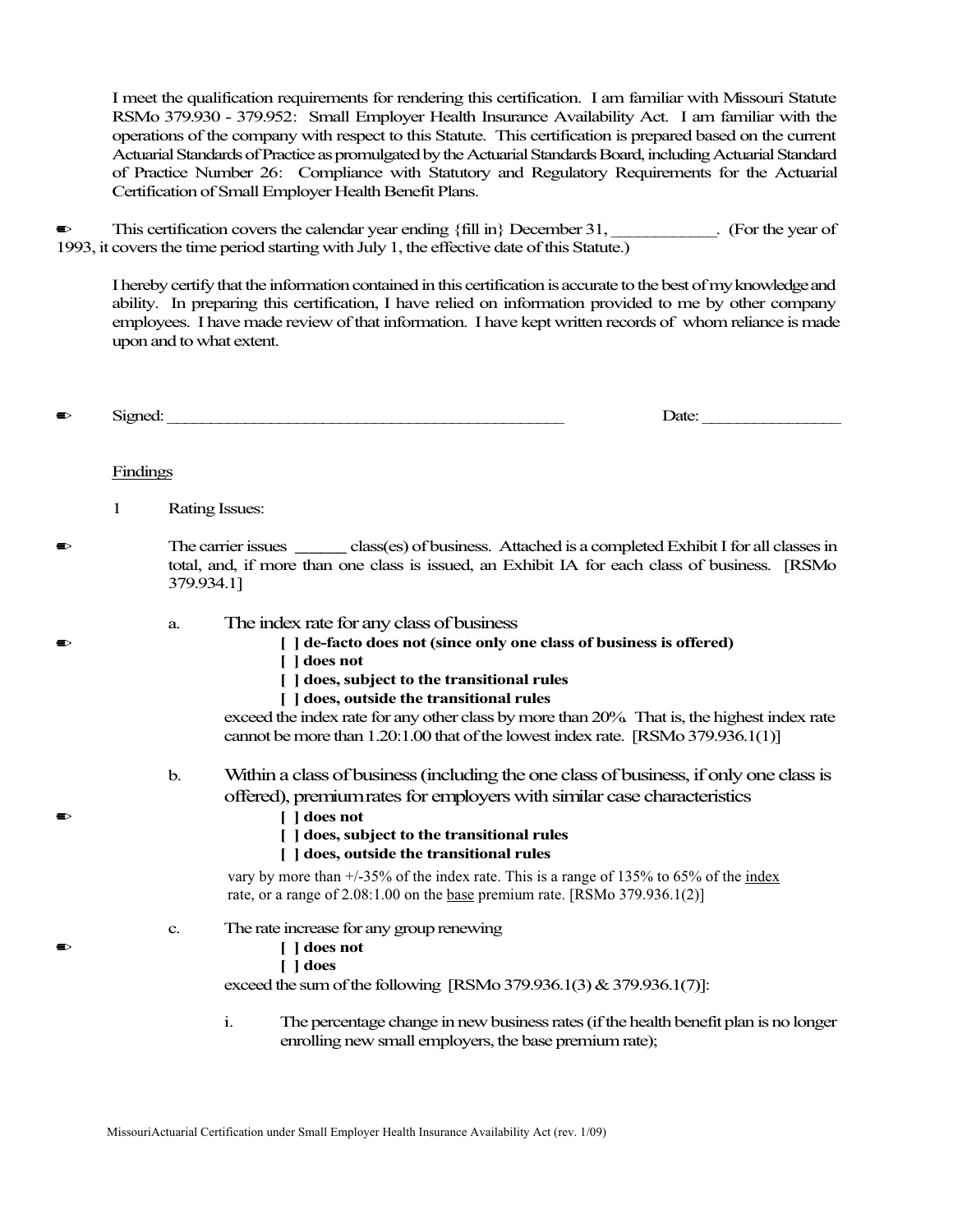- ii. 15% (pro-rated for rating periods less than one-year), due to claims experience, health status, or duration of coverage. However, the 15% does not apply to transitional groups if carrier is outside the limits between classes or within a class during 7/1/93-7/1/96 (items 1.b. and 1.c. above);
- iii. Adjustments due to changes in coverage or case characteristics
- d. The rate factors for any industry
- ✏ **[ ] are**
	- **[ ] are not**

within +/- 10% of the average of the highest to lowest industry factors. This is a range of 110% to 90%, or 1.22:1.00 between the highest and lowest industry factors. The carrier's ratio of highest to lowest industry factor is {fill in} **\_\_\_\_\_\_ to 1.00**. [RSMo 379.936.1(6)]

- e. Rating factors, including case characteristics,
- ✏ **[ ] are**
	- **[ ] are not**

consistently applied in a class of business (including the one class of business, if only one class is offered). That is, they vary only by the amount attributable to plan design and do not reflect differences due to the nature of the employer groups assumed to select particular health plans, including the Basic and Standard plans. [RSMo 379.936.1(8)]

- 2 Marketing and Underwriting Issues:
	- a. Transferring of business between classes is limited, and cannot be made involuntarily or offered to selected employers without offering to all within the class without regards to case characteristics, claims experience, health status, or duration of coverage. The carrier's rating factors

✏ **[ ] de-facto do (since only one class of business is offered)**

- **[ ] do**
- **[ ] do not**

meet this provision. [RSMo 379.936.2]

- b. As part of marketing small employer group plans, the following
- ✏ **[ ] are**
	- **[ ] are not**

disclosed [RSMo 379.936.4]:

i. The extent that premiums are established and adjusted based on claims or health status;

- ii. The provisions concerning the carrier's right to change premium rates and factors;
- iii. Renewability provisions; and
- iv. Pre-existing condition limitations.
- c. The Basic and Standard health benefit plans
- ✏ **[ ] are**
	- **[ ] are not**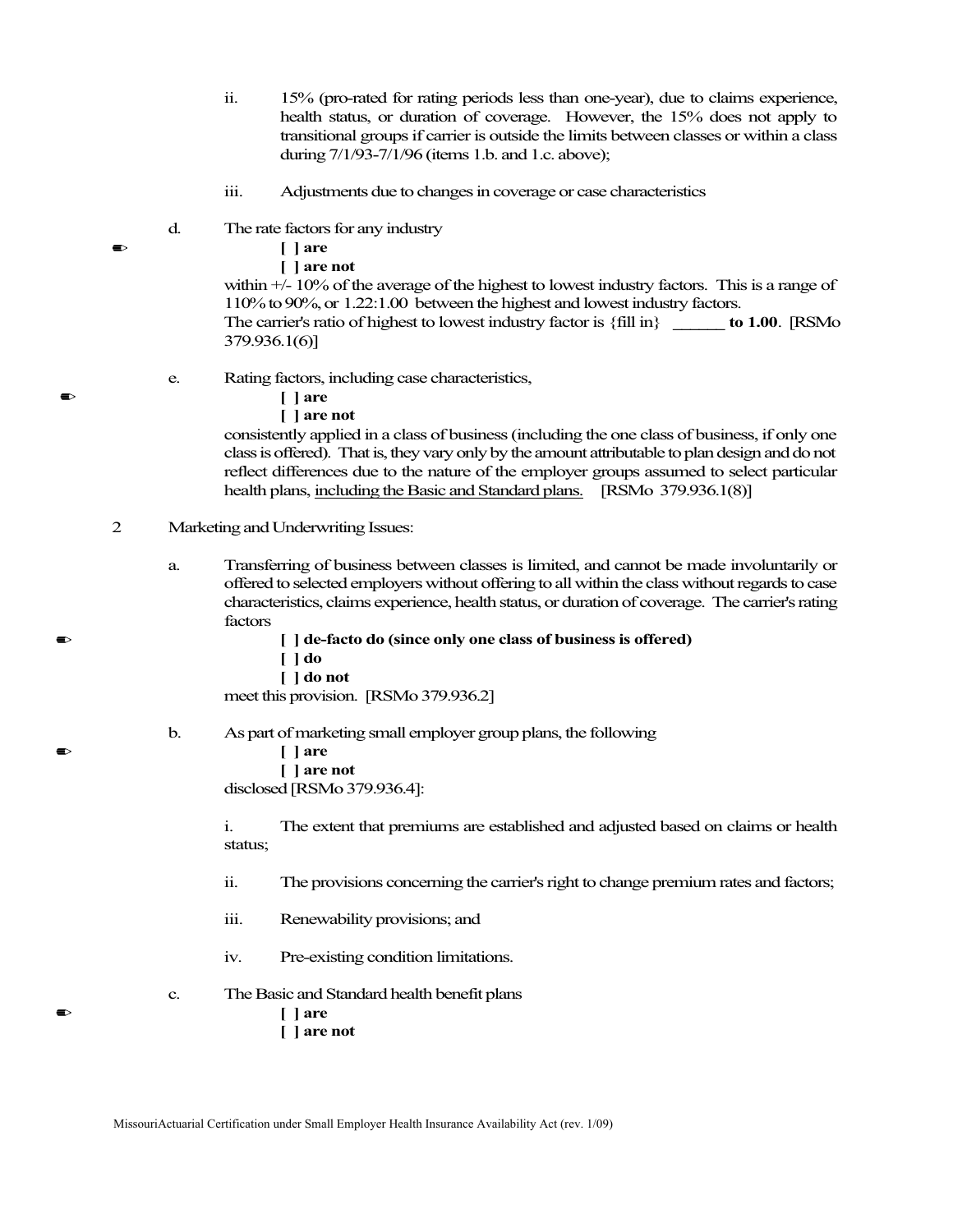actively marketed and offered to any small employer who has been denied coverage due to health status or claims experience. [RSMo 379.952.1] d. The Basic and Standard health benefit plans ✏ **[ ] are [ ] are not** offered within each class (including the one class of business, if only one class is offered).

[RSMo 379.940.1(2)(b)]

- e. An employers eligibility to be in a given class of business
- ✏ **[ ] de-facto is (since only one class of business is offered)**
	- **[ ] is**
	- **[ ] is not**

based on reasonable criteria, such that:

- i. the criteria are not intended to encourage or discourage an employer from applying for the Basic and Standard plans
- ii. the criteria is not related to the health status or claims experience of the small employer
- iii. the criteria are applied consistently to all small employers
- iv. all small employers are eligible for one or more classes [RSMo 379.940.1(2)(b)]
- f. Any denial of coverage
- ✏ **[ ] is**
	- **[ ] is not**

made in writing and states the reason for the denial. [RSMO 379.952.7]

- 3 Other information:
	- a. The method of verifying compliance is listed in Exhibit II.
	- b. Small employer group statistics are included in Exhibit I and, if applicable, Exhibit I-A.

c. Are there any other provisions of the small employer group laws in which the carrier is out of compliance?

- ✏ **[ ] No. [ ] Yes.**
	- d. Has any item been discovered in completing this certification that would change any previous year's certification?
- ✏ **[ ] No.**
	- **[ ] Yes.**

If yes, you will need to complete an amended certification for that year.

✏ For each item listed above for which the carrier is out of compliance, please complete Exhibit III. Aseparate Exhibit III shall be completed for each listed non-compliance item.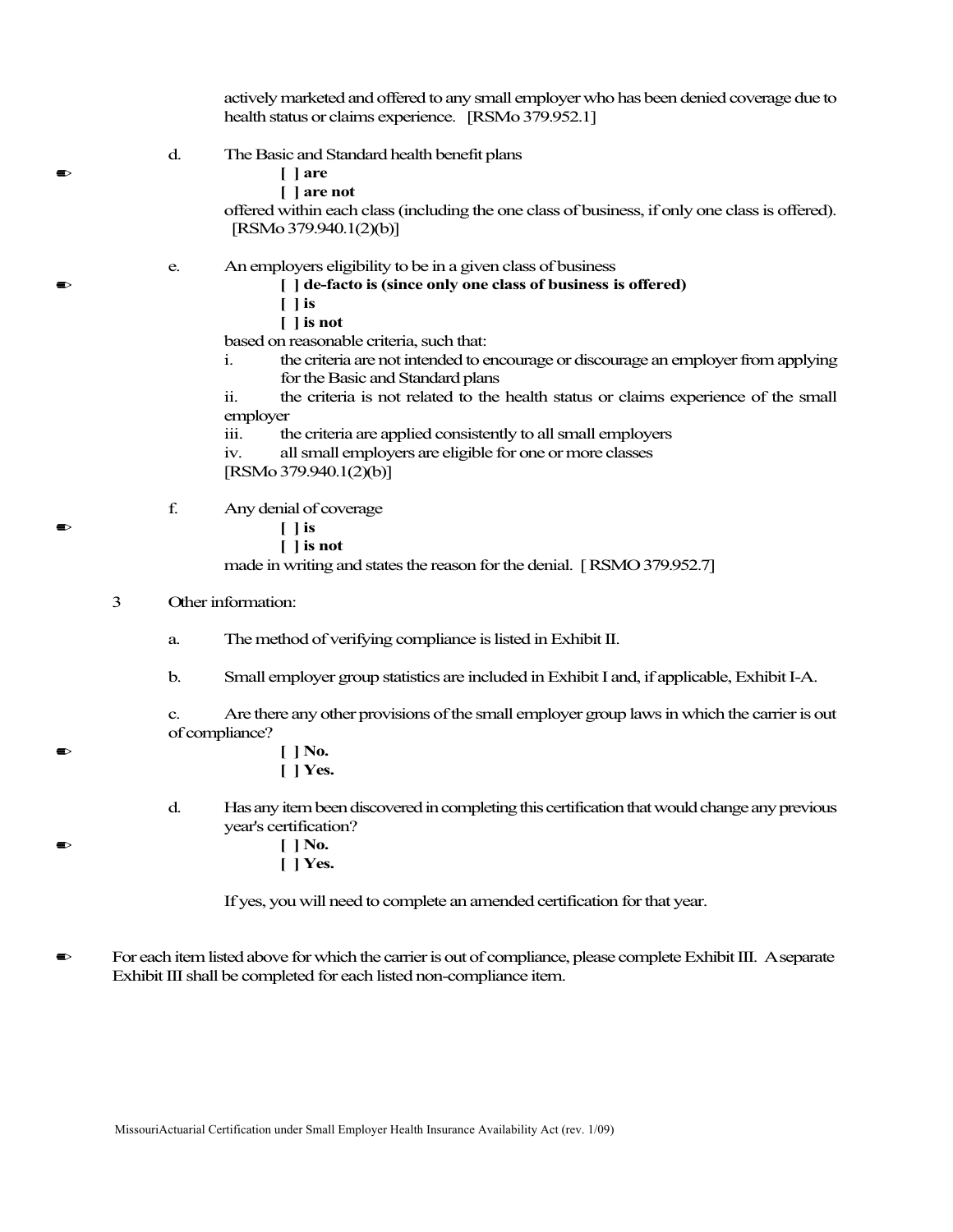Exhibit I: Coverage Information All Classes of Business

✏ For all classes of business in total, the following group demographics apply to MISSOURI-based policies. All cells must be completed. If you do not have exact information for a given cell, estimate such and marked with "est" in that cell.

|                                                                                                   | <b>Basic</b><br>Plan | <b>Standard</b><br>Plan | All Other<br>Plans | Totals |
|---------------------------------------------------------------------------------------------------|----------------------|-------------------------|--------------------|--------|
| Number of small employers as of<br>beginning of year*                                             |                      |                         |                    |        |
| Number of small employers non-renewing<br>coverage (or whose size is no longer small<br>employer) |                      |                         |                    |        |
| Number of small employers purchasing<br>coverage (or whose size has become small<br>employer)     |                      |                         |                    |        |
| Number of small employers as of end of<br>year                                                    |                      |                         |                    |        |
| Number of employees as of beginning of<br>year                                                    |                      |                         |                    |        |
| Number of employees as of end of year                                                             |                      |                         |                    |        |
| Number of covered lives (employees and<br>dependents) as of beginning of year                     |                      |                         |                    |        |
| Number of covered lives (employees and<br>dependents) as of end of year                           |                      |                         |                    |        |

\* - For 1993, this is 7/1/93, the effective date of the Statute.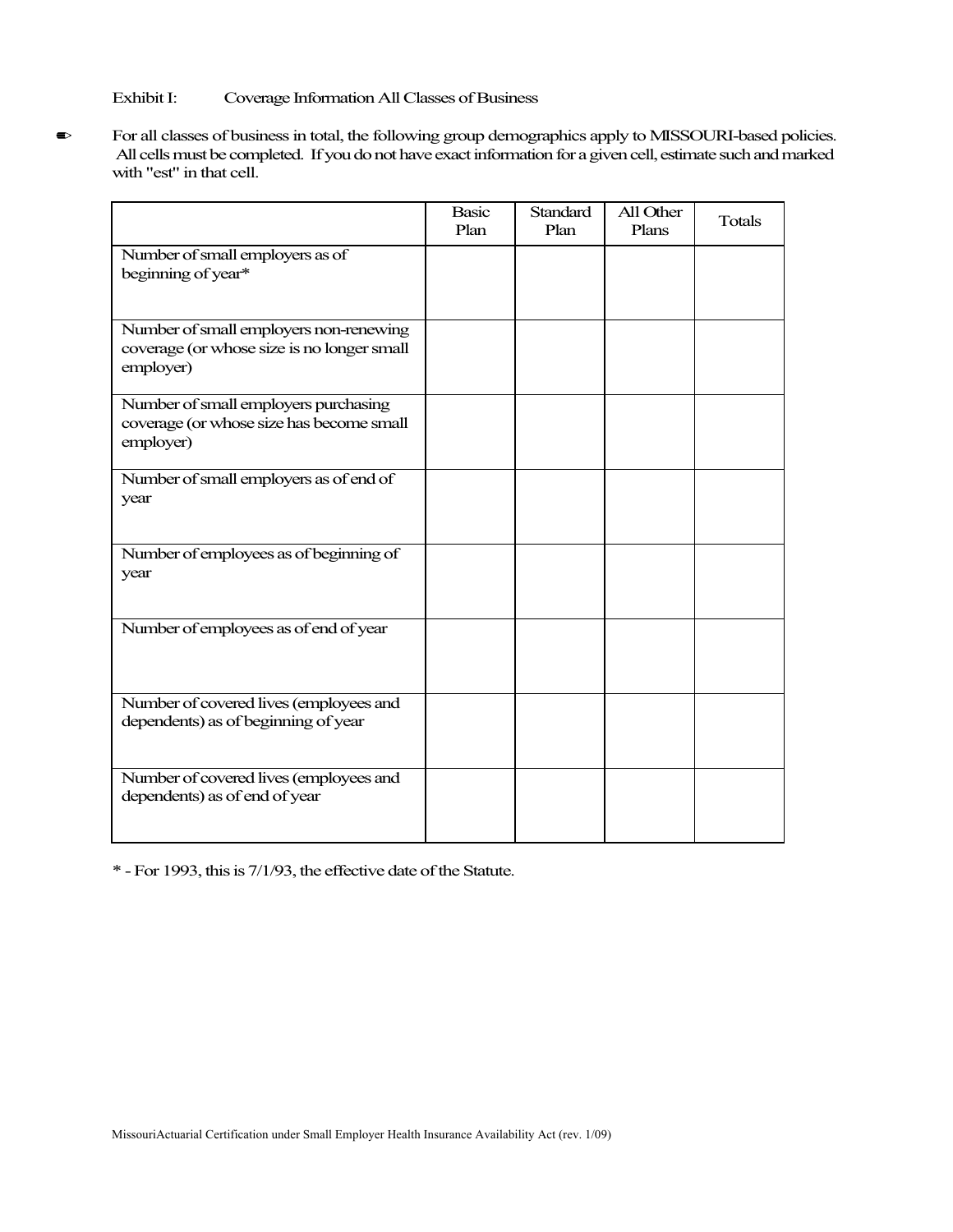Exhibit I-A: Coverage Information by Class of Business

Complete this section if you have more than one class of business listed in 1.a.

- $\bullet$  Class Number \_\_\_\_\_\_\_ of \_\_\_\_\_\_\_.
- ✏ Definition of class and eligibility for belonging to this class:
- ✏ For this class of business, the following group demographics apply to MISSOURI-based policies. All cells must be completed. If you do not have exact information for a given cell, estimate such and marked with " est" in that cell.

|                                                                                                   | <b>Basic</b><br>Plan | <b>Standard</b><br>Plan | All Other<br>Plans | <b>Totals</b> |
|---------------------------------------------------------------------------------------------------|----------------------|-------------------------|--------------------|---------------|
| Number of small employers as of<br>beginning of year*                                             |                      |                         |                    |               |
| Number of small employers non-renewing<br>coverage (or whose size is no longer small<br>employer) |                      |                         |                    |               |
| Number of small employers purchasing<br>coverage (or whose size has become small<br>employer)     |                      |                         |                    |               |
| Number of small employers as of end of<br>year                                                    |                      |                         |                    |               |
| Number of employees as of beginning of<br>year                                                    |                      |                         |                    |               |
| Number of employees as of end of year                                                             |                      |                         |                    |               |
| Number of covered lives (employees and<br>dependents) as of beginning of year                     |                      |                         |                    |               |
| Number of covered lives (employees and<br>dependents) as of end of year                           |                      |                         |                    |               |

\* - For 1993, this is 7/1/93, the effective date of the Statute.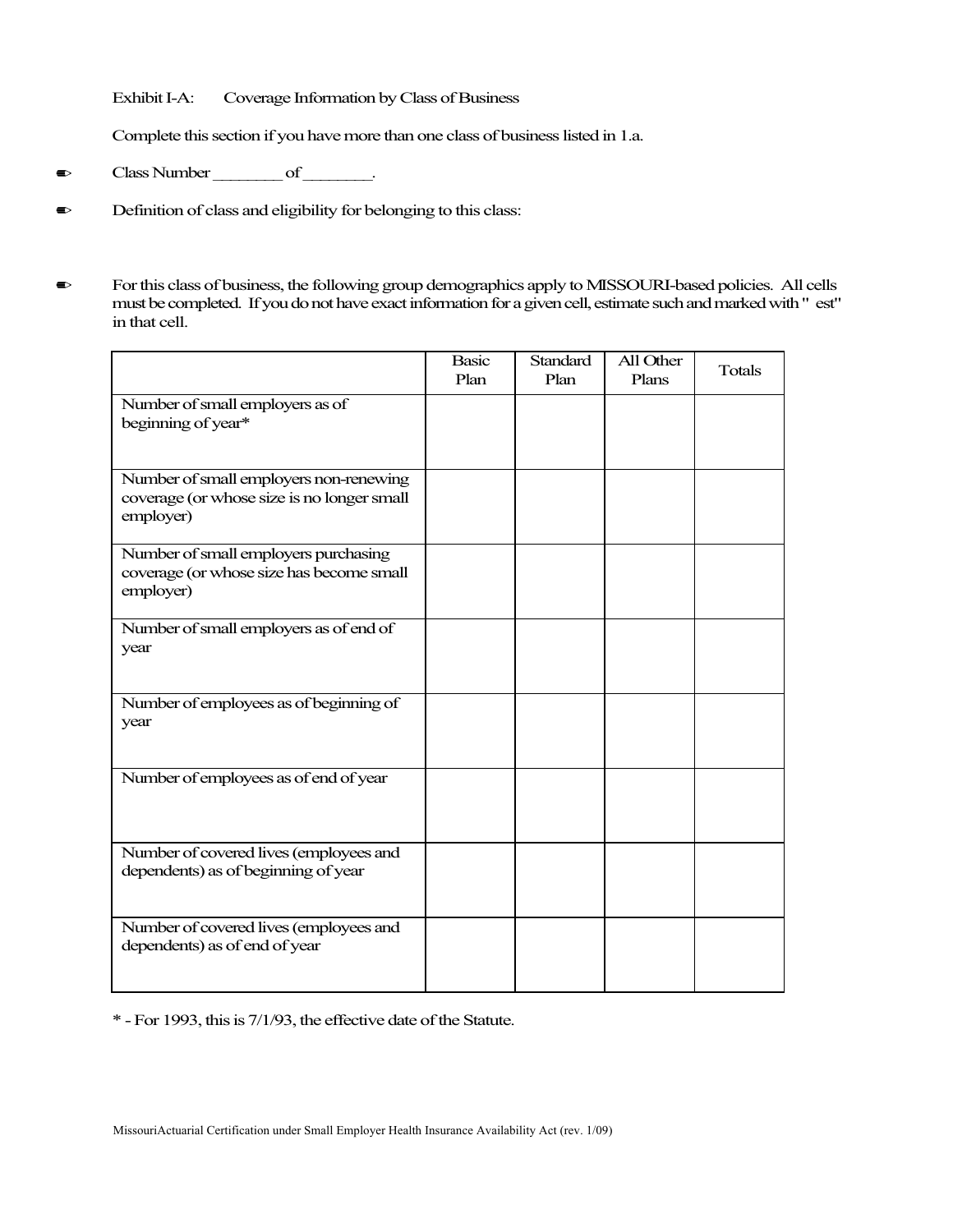Exhibit II: Method of verifying compliance

✏ The method of verifying compliance with this statute is briefly described here. (Additional information may be requested by the Department of Insurance or other regulatory authority.)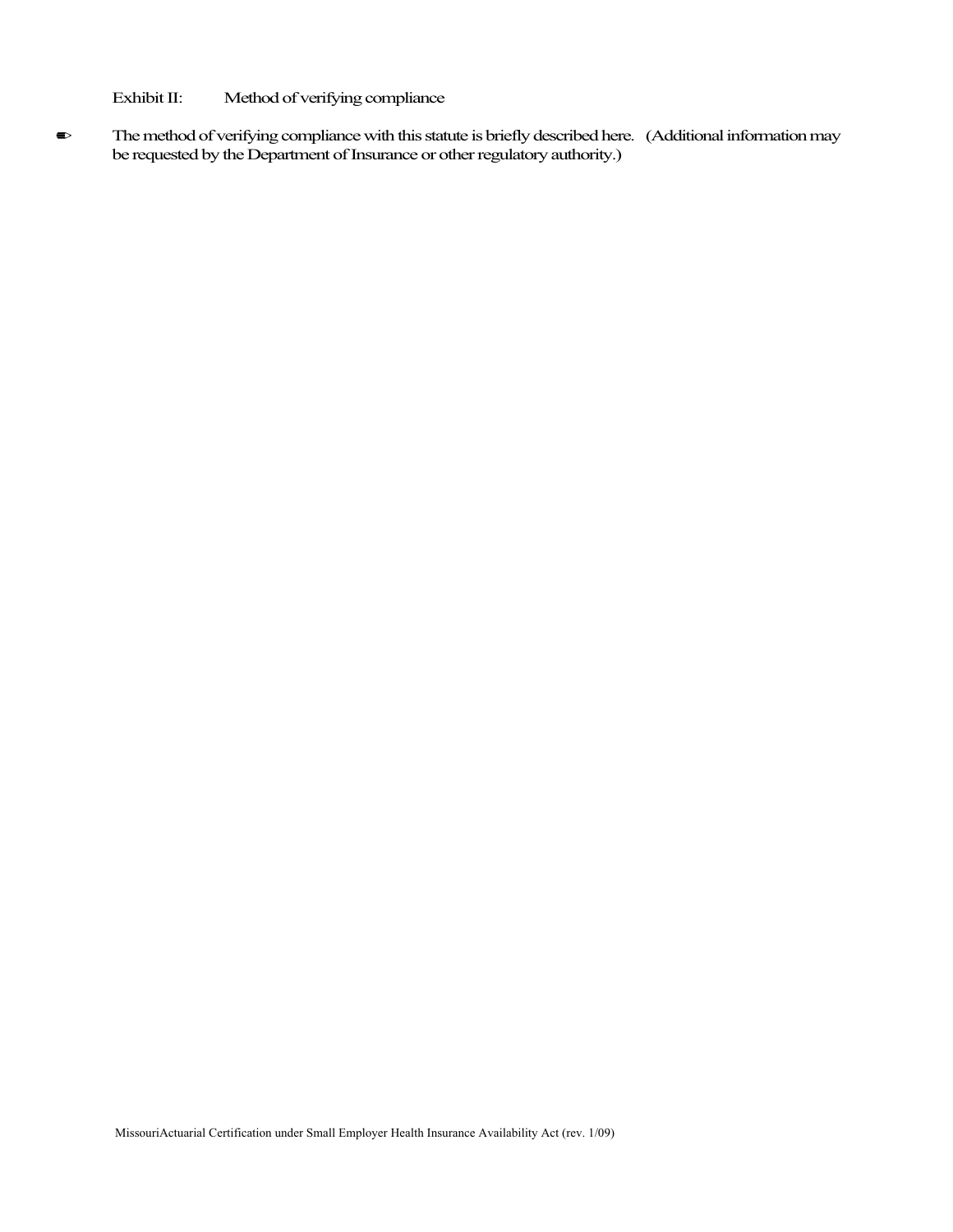Exhibit III: Information regarding qualified (non-complying) sections

- $\bullet$  Complete a separate set of answers for each non-complying item from the certification.
	- 1. What provisions of the small group rate limits were not met, and why?
	- 2. On what date (renewal month and year) did the company first not meet the statutory requirements?
	- 3. On what date did the company discover that the limits were not being met? How was this discovered?
	- 4. On what date did the company correct these deviations?
	- 5. Given that there is a lead time needed between renewal calculations and the actual renewal date, on what renewal date (renewal month and year) did the corrections actually affect the renewals?
- The Department of Insurance or other regulatory authority may request additional information with regards to these items.